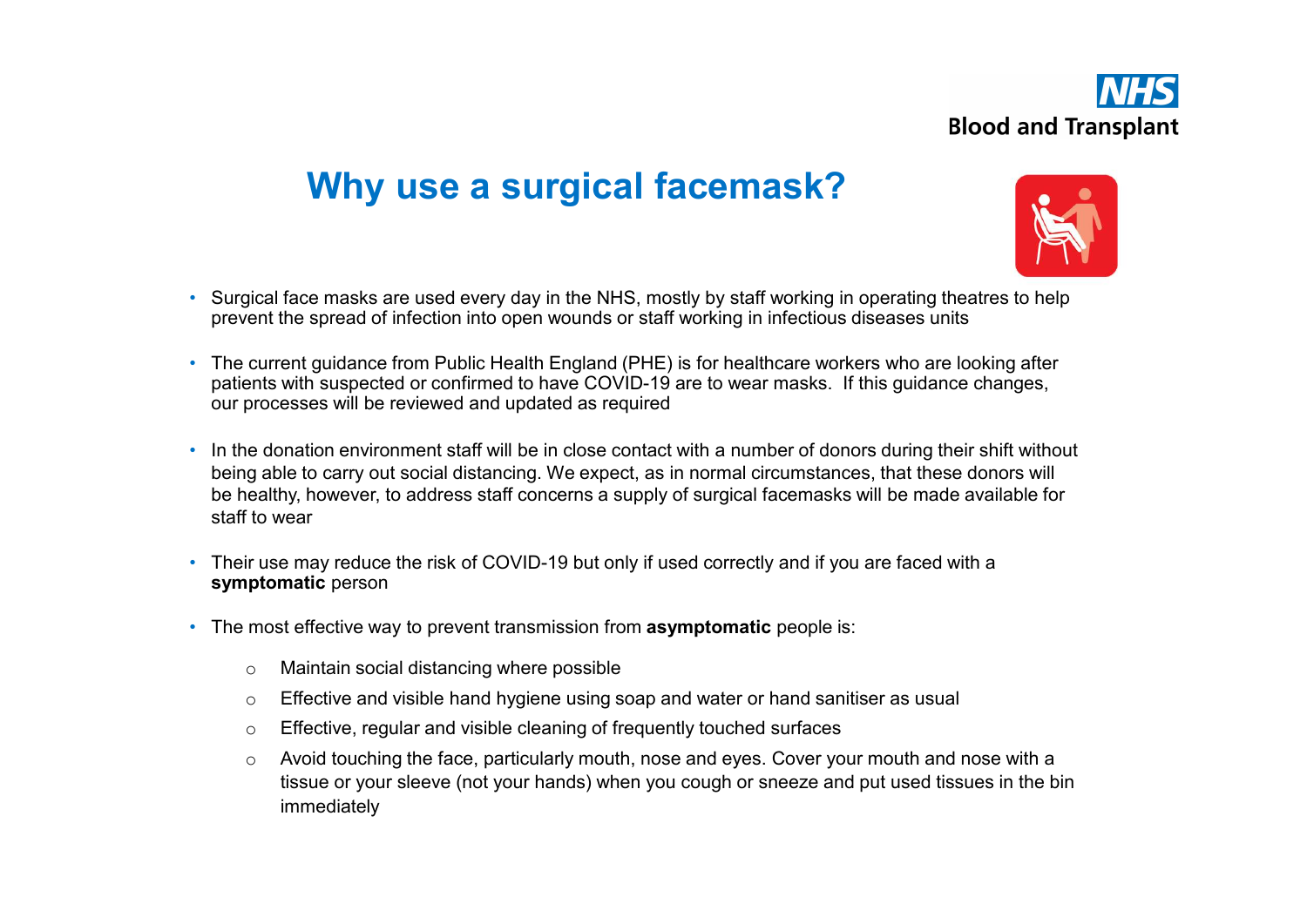

#### How to put on a surgical facemask

- Take the mask out of the box and check for tears or holes
- Check you have the mask the right way: Bendable strip at the top

White side in, coloured side out

• Cover the mouth and nose with the mask

• Secure round the ears/tie at the back of the head

• fit the bendable strip over the bridge of the nose so there are no gaps between the face and the mask, ensure the mask covers the nose, mouth and goes under then chin





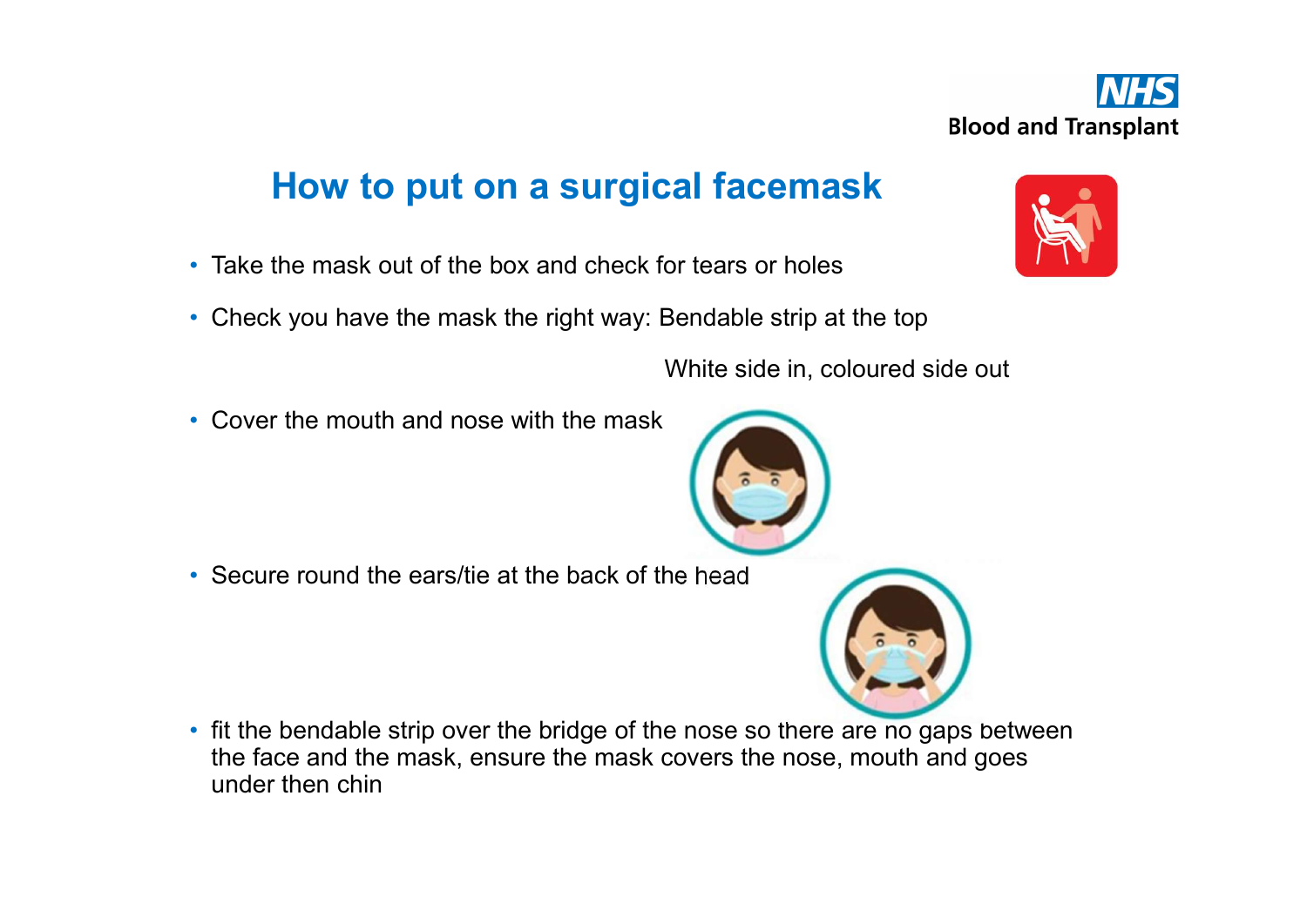

#### How to wear a surgical facemask

• Whilst wearing the mask, do not touch it, if you do please cleanse your hands

• Replace the mask if it becomes damp or soiled

• A mask will last for a session if it does not get wet, damp or soiled



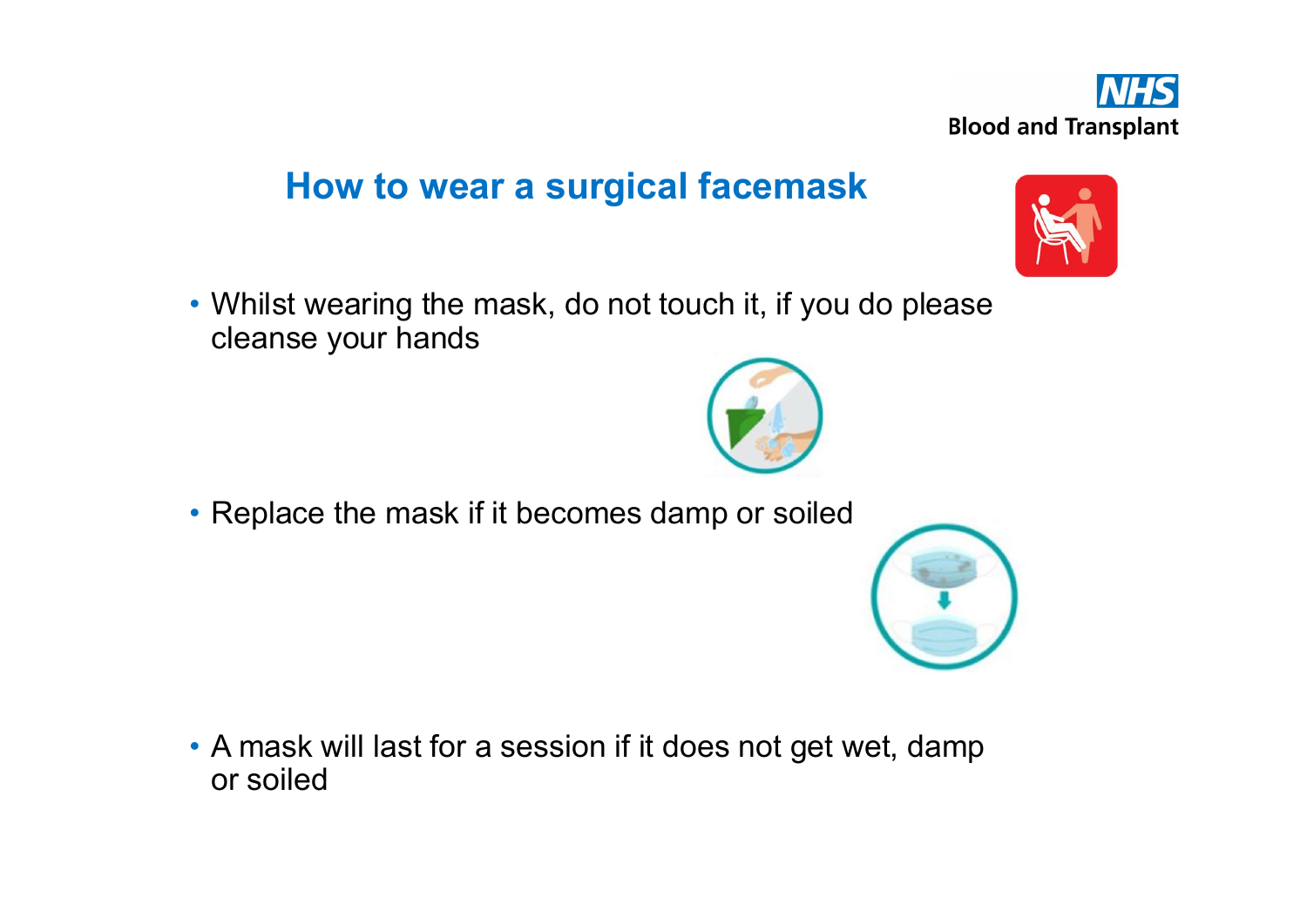

# How to take off and dispose of a surgical facemask



• To remove the face mask, do not touch the front of the mask, use only the straps



- If your mask has ties, remove the lower tie first so the mask does not flip over and contaminate clothing
- Discard immediately into a clinical waste bin
- Wash or cleanse your hands